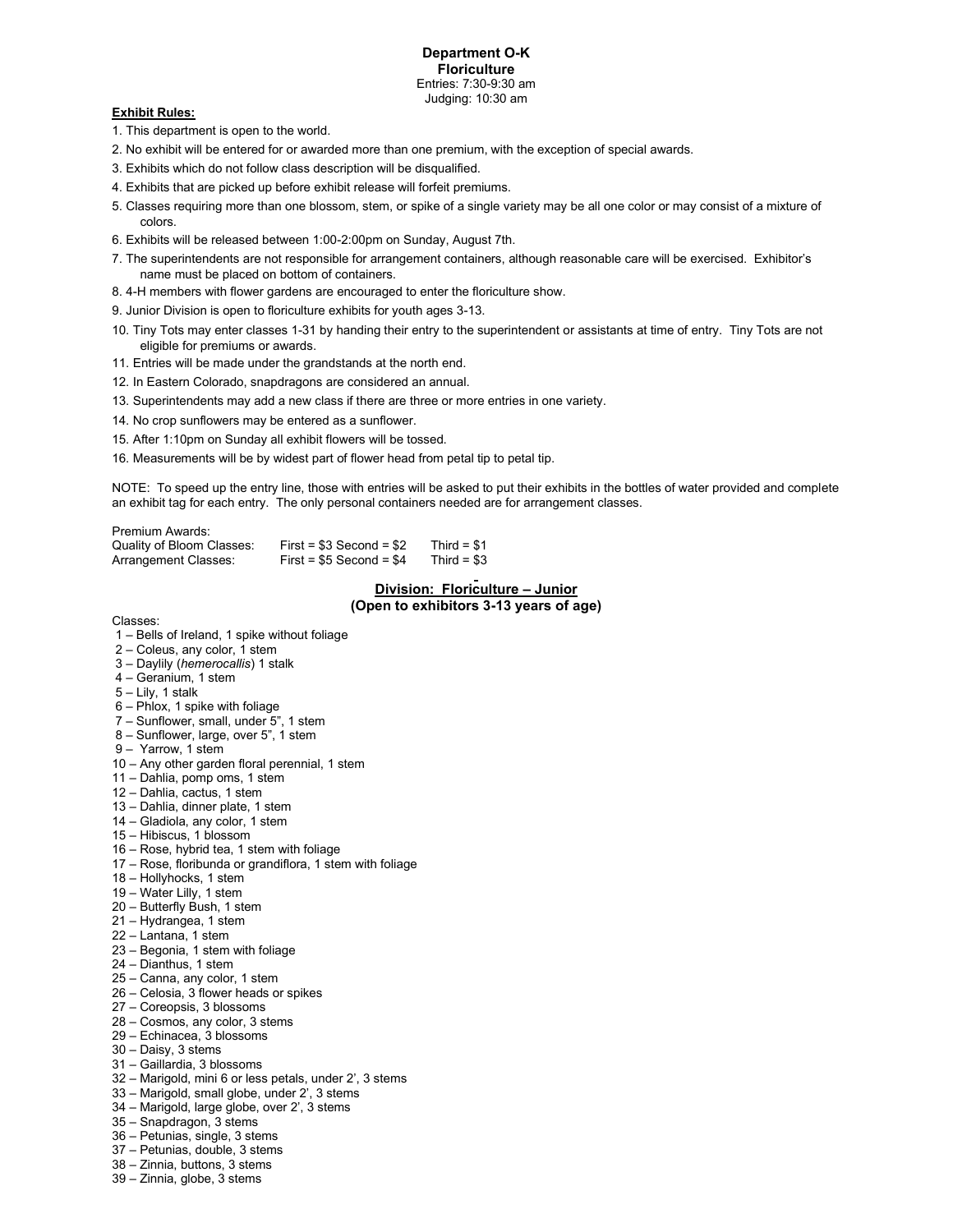- 40 Zinnia, cactus, 3 stems
- 41 Any other garden floral annual, 3 stems
- 42 Bachelor buttons, 5 stems
- 43 Pansies, 5 stems
- 44 Black Eyed Susan, 3 stems

# **Division: Arrangements – Junior**

Classes:

- 60 "Back in the Saddle" Arrangement using brown, whites, and golds
- 61 "Horn" Arraignment using flora under 3" in diameter.
- 62 "Flank Cinch" Arraignment using white, blue, red, and green flora.
- 63 "Cantle" Arrangement using at least 3 different colored flora
- 64 "Stirrup" Put together an arrangement with at least 3 different sized blossoms in front of the superintendent in two minutes.

# **Awards**

Best of Show in the Junior Division - \$10

### **Division: Floriculture – Senior (Exhibitors 14 years of age or older)**

Classes:

- 65 Bells of Ireland, 1 spike without foliage
- 66 Coleus, any color, 1 stem
- 67 Daylily (*hemerocallis*) 1 stalk
- 68 Geranium, 1 stem
- $69 -$  Lily, 1 stalk
- 70 Phlox, 1 spike with foliage
- 71 Sunflower, small, under 5", 1 stem
- 72 Sunflower, large, over 5', 1 stem
- 73 Yarrow, 1 stem
- 74 Any other garden floral perennial, 1 stem
- 75 Dahlia, pomp oms, 1 stem
- 76 Dahlia, cactus, 1 stem
- 77 Dahlia, dinner plate, 1 stem
- 78 Gladiola, any color, 1 stem
- 79 Hibiscus, 1 blossom
- 80 Rose, hybrid tea, 1 stem with foliage
- 81 Rose, floribunda or grandiflora, 1 stem with foliage
- 82 Hollyhocks, 1 stem
- 83 Water Lilly, 1 stem
- 84 Butterfly Bush, 1 stem
- 85 Hydrangea, 1 stem
- 86 Lantana, 1 stem
- 87 Begonia, 1 stem with foliage
- 88 Dianthus, 1 stem
- 89 Canna, any color, 1 stem
- 90 Celosia, 3 flower heads or spikes 91 – Coreopsis, 3 blossoms
- 
- 92 Cosmos, any color, 3 stems 93 – Echinacea, 3 blossoms
- 94 Daisy, 3 stems
- 95 Gaillardia, 3 blossoms
- 96 Marigold, mini 6 or less petals, under 2', 3 stems
- 97 Marigold, small globe, under 2', 3 stems
- 98 Marigold, large globe, over 2', 3 stems
- 99 Snapdragon, 3 stems
- 
- 100 Petunias, single, 3 stems
- 101 Petunias, double, 3 stems
- 102 Zinnia, buttons, 3 stems
- 103 Zinnia, globe, 3 stems
- 104 Zinnia, cactus, 3 stems
- 105 Any other garden floral annual, 3 stems
- 106 Bachelor buttons, 5 stems
- 107 Pansies, 5 stems
- 108 Black Eyed Susan, 3 stems

# **Division: Arrangements – Senior**

Classes:

- 120 "Back in the Saddle" Arrangement using brown, whites, and golds
- 121 "Horn" Arraignment using flora under 3" in diameter.
- 122 "Flank Cinch" Arraignment using white, blue, red, and green flora.
- 123 "Cantle" Arrangement using at least 3 different colored flora
- 124 "Stirrup" Put together an arrangement with at least 3 different sized blossoms in front of the superintendent in two minutes.

#### **Awards**

Best of Show in the Senior Division - \$10 Grand Champion Floral Exhibitor